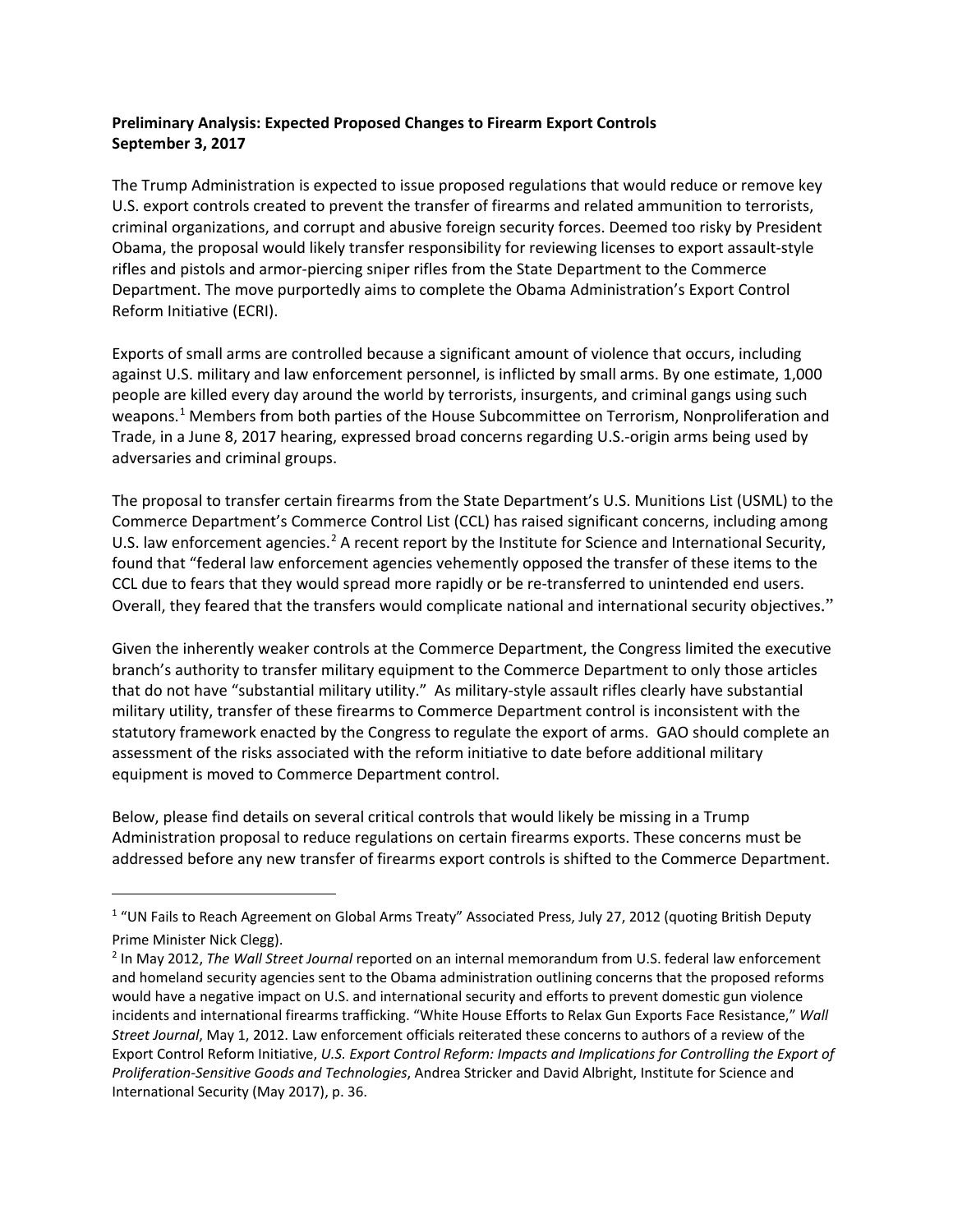1. **Increased risk of diversion to unauthorized end users and conflict zones:** For some firearms and parts controlled by the Commerce Department, the U.S. government would likely be unable to identify key risk factors that would help prevent the licit or illicit transfer of firearms to high risk individuals or groups. While the proposal may require an export license for all complete firearms that are moved to the CCL, companies could use [several](https://www.bis.doc.gov/index.php/forms-documents/technology-evaluation/ote-data-portal/ecr-analysis/2082-2016-4th-quarter-statistics-of-us-exports-under-export-control-reform/file) broad [license exemptions](https://www.bis.doc.gov/index.php/forms-documents/technology-evaluation/ote-data-portal/ecr-analysis/2082-2016-4th-quarter-statistics-of-us-exports-under-export-control-reform/file) to export firearms without U.S. government approval. This includes the [Strategic Trade Authorization](https://www.bis.doc.gov/index.php/forms-documents/technology-evaluation/ote-data-portal/ecr-analysis/1537-sta-use-july-2011-june-2016/file) (STA) license exemption, which allows U.S. companies to export most arms on the CCL to 36 countries (mostly NATO, including Turkey). If firearms are eligible for the STA license exemption, the U.S. government would not have access to information to determine, for example, whether a U.S. company plans to use questionable individuals or routes in an arms deal or if a company plans to send firearms to abusive or corrupt foreign security units.

According to the Institute for Science and International Security report, U.S. officials believe that, "the STA created a loophole for exploitation by illicit procurement agents. They argued that such agents and entities could apply for the STA exception and use it to move large quantities of goods through repeated transfers until the activity was discovered by BIS or an enforcement agency." The authors also reported that "current and former enforcement officials we spoke to were concerned that the STA mechanism would allow for large shipments of arms and ammunition to countries with poor export controls or end users that would exploit the exception in order to re-transfer the high value items. This increased flow of U.S. arms could lead to further destabilization in regions of war or conflict."<sup>[3](#page-1-0)</sup> The report recommended against the transfer of small arms to Commerce Department control.

Outside of the STA, companies could use at least several other license exemptions or [No-License](https://www.bis.doc.gov/index.php/forms-documents/technology-evaluation/ote-data-portal/ecr-analysis/2082-2016-4th-quarter-statistics-of-us-exports-under-export-control-reform/file)  [Required](https://www.bis.doc.gov/index.php/forms-documents/technology-evaluation/ote-data-portal/ecr-analysis/2082-2016-4th-quarter-statistics-of-us-exports-under-export-control-reform/file) (NLR) options on the CCL to export firearms or related parts and ammunition without U.S. government pre-approval that are not available on the USML. This includes a license exemption for some foreign governments and low-value items. Companies could also use a NLR option to export almost any firearm to Canada.

2. **Compromised ability to investigate and prosecute arms smugglers**: In the mid-1990s, Congress amended the Arms Export Control Act to improve the [U.S. government's efforts](https://www.oxfamamerica.org/static/media/files/beyond-viktor-bout.pdf) to investigate and prosecute arms brokers or intermediaries such as Viktor Bout who were orchestrating large shipments of firearms to conflict zones around the world. A key aspect of this amendment is [a requirement](https://www.ecfr.gov/cgi-bin/text-idx?SID=86008bdffd1fb2e79cc5df41a180750a&node=22:1.0.1.13.66&rgn=div5) that any individual that wants to engage in a deal for firearms and other significant military equipment for risky destinations must first receive U.S. approval. In the case of [Taipan Enterprises, Ltd.,](https://www.justice.gov/sites/default/files/pages/attachments/2015/08/12/export-case-list-august-2015-final.pdf) the United States likely sought to prevent an irresponsible arms deal to Libya and Yemen when it charged the owner of the company for failing to register and obtain a U.S. brokering license. This case would not have been possible if the arms were on the CCL. However, the Trump Administration proposal would likely eliminate the current requirement that individuals must first receive approval before attempting to broker a deal to non-NATO countries for firearms on the CCL. The proposal may also remove the requirement that companies must first register with the U.S. government before engaging in arms exports, which U.S. law enforcement have used to build investigations against illegal arms traffickers.

3. **Greater difficulty in investigating and prosecuting illegal firearms exports:** The Export Control Reform Initiative has created legal ambiguity about which items are controlled and thereby increased the risk that that companies with ill-intent could use it to avoid prosecution. If the U.S. government discovers an illegal export, it would need to show that the exporter voluntarily and knowingly violated

<span id="page-1-0"></span><sup>&</sup>lt;sup>3</sup> Stricker and Albright.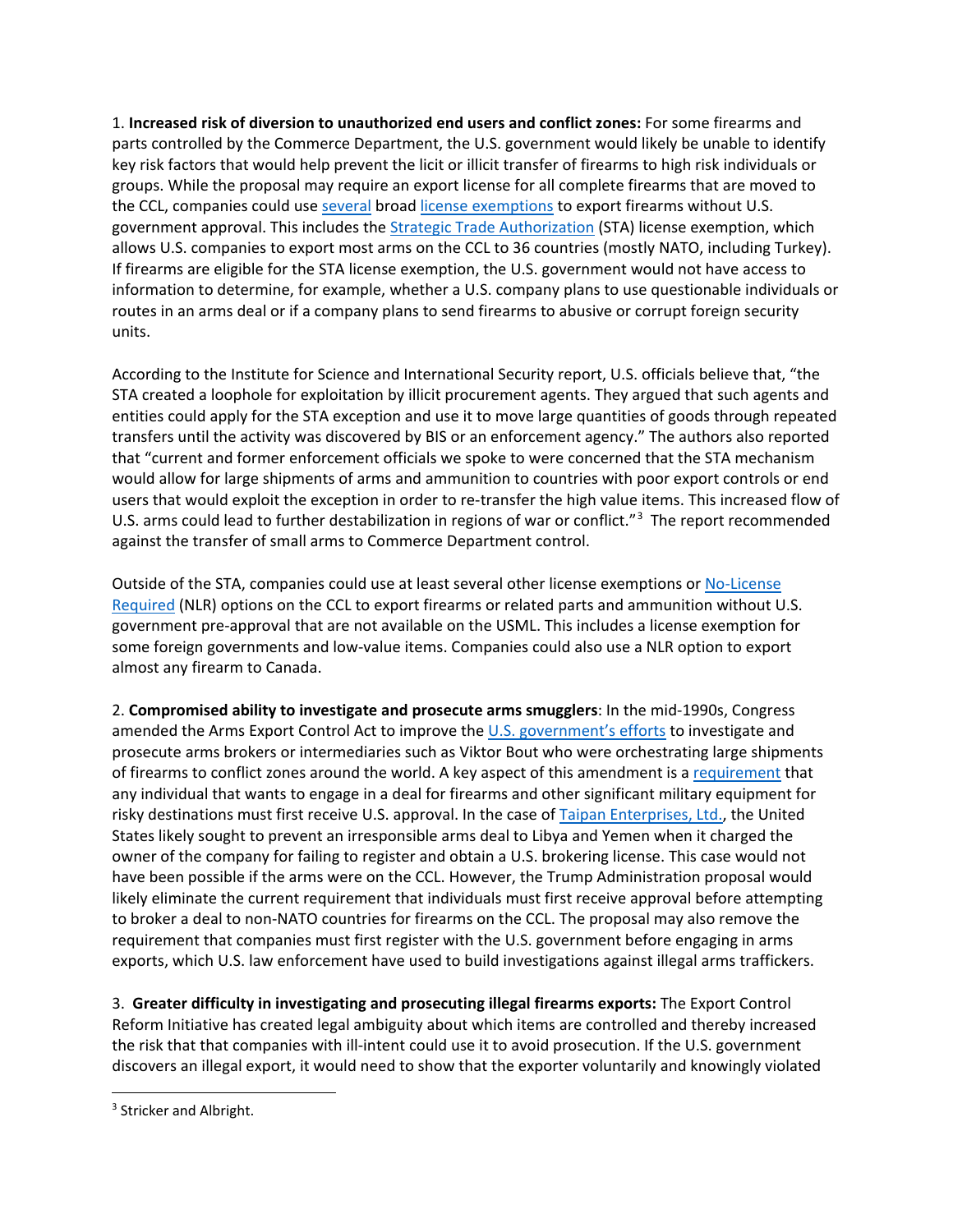U.S. laws and regulations to pursue a prosecution. However, if the exporter can show that a reasonable person would be confused by the regulation, the illegal exporter could escape justice. Confusion over the new definition of "specially designed" has replaced an objective test of what is controlled with a subjective test based on a confusing set of criteria. This may hav[e already led](https://www.lexology.com/library/detail.aspx?g=5634cfb3-1ec6-49b8-a84a-151b0679b7c1) U.S. law enforcement officials to charge individuals involved in the illegal shipment of military aircraft technology to Iran under a statute intended for different purposes that carry lesser penalties than the Arms Export Control Act. In addition, if foreign countries decide to treat firearms on the CCL as non-military or dual-use items, it could impede U.S. law enforcement's efforts to investigate illegal arms trafficking cases.

4. **Loss of key legal restrictions on arms transfers**: Unlike the Commerce's Departments control list, the State Department's entire control list, the USML, is tied to federal laws that regulate the provision of security assistance, including the commercial export of defense articles, to foreign governments. The Foreign Assistance Act and the Arms Export Control Act contain specific [restrictions](https://fas.org/asmp/campaigns/legislationindex.html) on the export of USML articles and services to governments that support terrorism, violate internationally recognized human rights norms, or interfere with humanitarian operations as well as country specific controls imposed on countries of concern, such as China. While Commerce Department regulations attempt to make up for some of these deficiencies, such regulatory action is susceptible to legal challenges due to the absence of a clear statutory framework. When Congress calls for restrictions on arms sales to specific countries, they often do not include arms sales on the CCL.

The transfer may also exclude human rights violations data from consideration of export license applications. Currently, the State Department relies on its Bureau of Human Rights, Democracy and Labor (DRL) for reviews of potential human rights implications of arms transfers. DRL maintains a vast database of alleged human rights violations in order to implement the Leahy Law for foreign military and police assistance. Transferring reviews to Commerce would complicate if not stop use of the most relevant knowledge base of human rights violators. Commerce has the ultimate say on whether items it controls are authorized for export, thereby diluting the State Department's ability to prevent high-risk transfers.

5. **Erosion of global norms on firearms exports.** The United States has long been a leader on firearms export control regulations and laws. Over the past two decades, it has successfully encouraged governments around the world to adopt better laws and policies to stop irresponsible and illegal arms transfers through bilateral and multilateral engagement, especially related to the export of small arms and light weapons. Many of these bilateral and multilateral efforts have noted the need to review export licenses on a case-by-case basis, the importance of brokering registration and licensing, and other key controls. If the United States decides to reduce or remove some of these controls, however, many other countries may choose to reduce their controls to a similar level or to an even lower level to better to compete with the United States.

6. **Decreased transparency in arms sales**: Over the past three decades, the publication of summary data on U.S. arms sales has greatly helped the U.S. policy community identify potential problems with U.S. arms export policy and illicit arms deals. In 2004, for example, researchers from Amnesty International USA were able to help identify how U.S.-made tear gas canisters were trafficked to Zimbabwe and used against innocent civilians by reviewing the countries that received U.S. tear gas in public reports of State Department authorized exports. Congress and civil society have also used these reports to raise questions about arms transfers that may have been inconsistent with U.S. arms export control law and policies. The Trump Administration proposal to move some firearms exports to the Commerce Department could eliminate Congress' and the public's view of the total amount (dollar value and items)